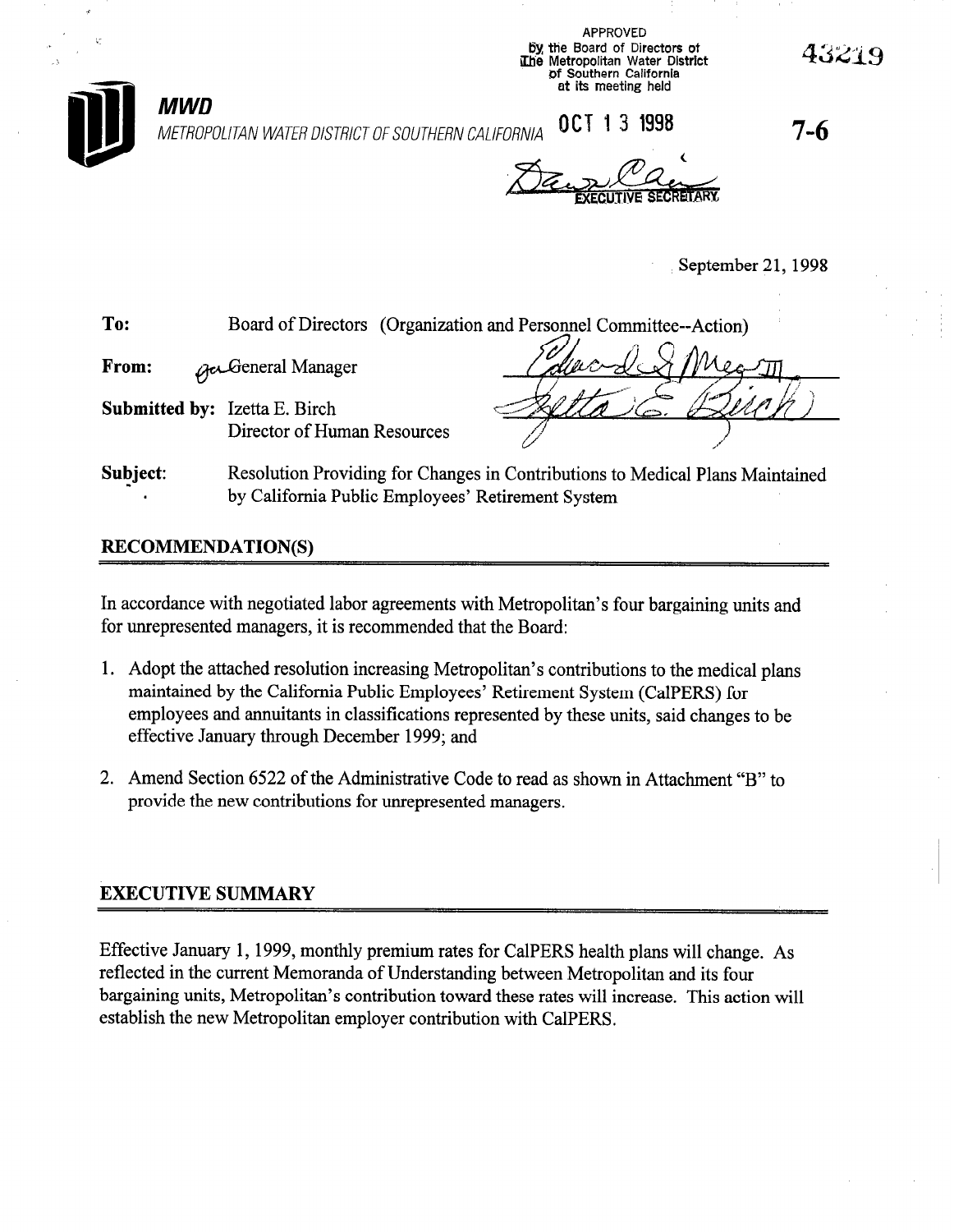## DETAILED REPORT

The Memoranda of Understanding executed between Metropolitan and the Management and Professional Employees Association, Supervisors' Association, Association of Confidential Employees, and the Employees Association/AFSCME Local 1902 provide changes in Metropolitan's contribution to the cost of medical insurance which is provided to employees by CalPERS under provisions of the Public Employees' Medical and Hospital Care Act. Metropolitan's unrepresented employees were provided matching contribution changes. The regulations of the CalPERS Board of Administration require equal coverage and contributions for eligible annuitants.

Commencing January 1, 1999, the changes will provide a maximum monthly contribution of \$246 with respect to an employee or annuitant enrolled for self alone; a maximum monthly contribution of \$492 for an employee or annuitant enrolled for self and one family member; and a maximum monthly contribution of \$639 for an applicable employee or annuitant enrolled for self and two or more family members. These changes represent an increase of \$2, \$4, and \$4, respectively, for employees represented by the above-referenced bargaining units and unrepresented managers. These rates are based on changes in the CalPERS medical rates which will be in effect from January 1, 1999 through December 31, 1999. The annual cost to provide this increase is approximately \$497,000.

Administrative Code Section 6522, which addresses medical contributions for unrepresented managers, will require an amendment to reflect this change. The changes are shown in Attachment "A" by strikeover and underscoring.

DLW:jlw

Attachments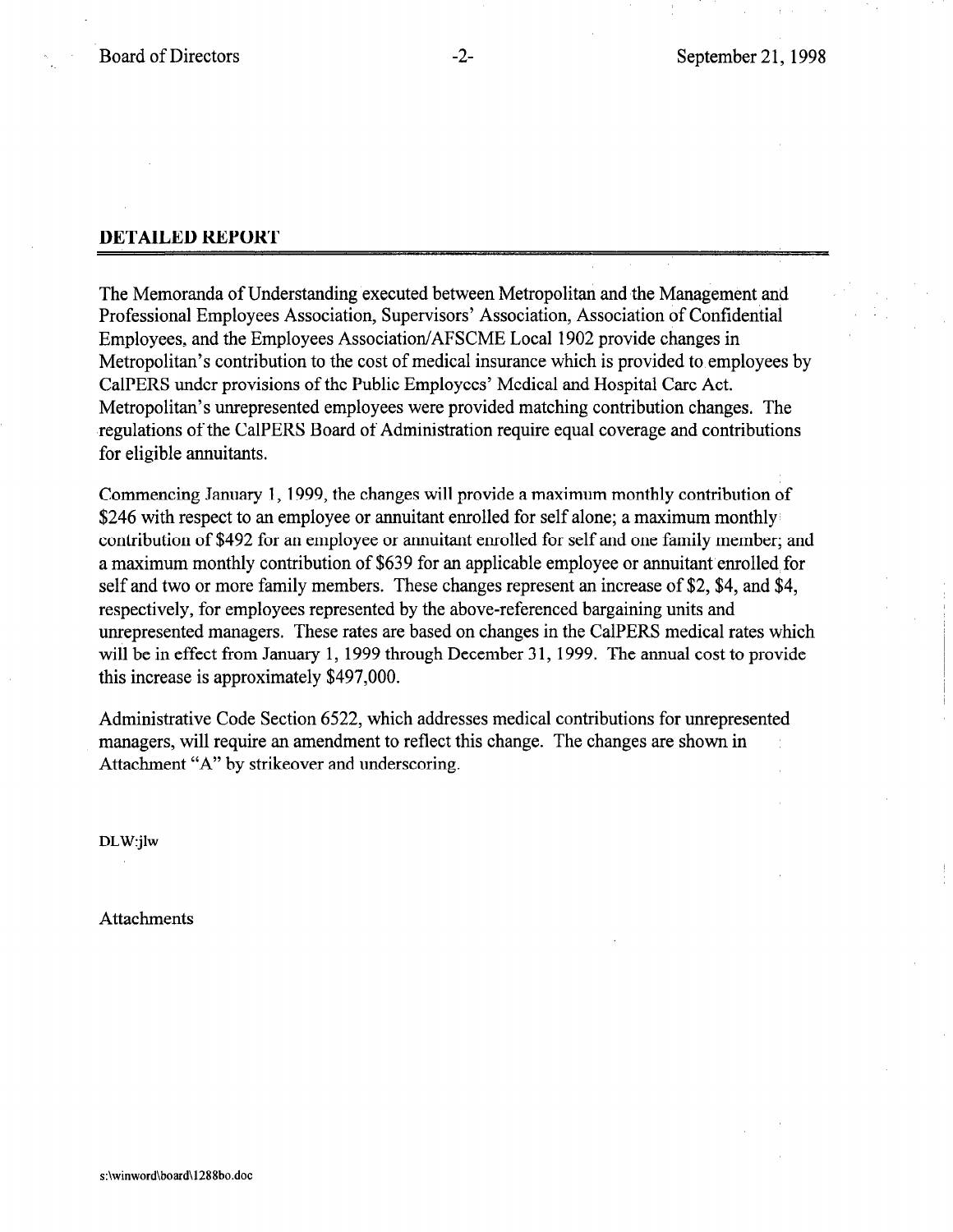# 43219

Human Resources September 21, 1998

#### ATTACHMENT A

## 6522. Medical Insurance.

Metropolitan's monthly contribution for employees in classifications listed in Section 6500 and related annuitants to the medical plans maintained by the California Public Employees' Retirement System under the provisions of the Public Employees' Medical and Hospital Care Act shall be as follows:

For plans in effect on August 1, 1995; January 1, 1999:

| Employee or Annuitant Only                               | $$231$ \$246  |  |
|----------------------------------------------------------|---------------|--|
| <b>Employee or Annuitant Plus One Dependent</b>          | $$461$ $$492$ |  |
| <b>Employee or Annuitant Plus Two or More Dependents</b> | $$600$ $$639$ |  |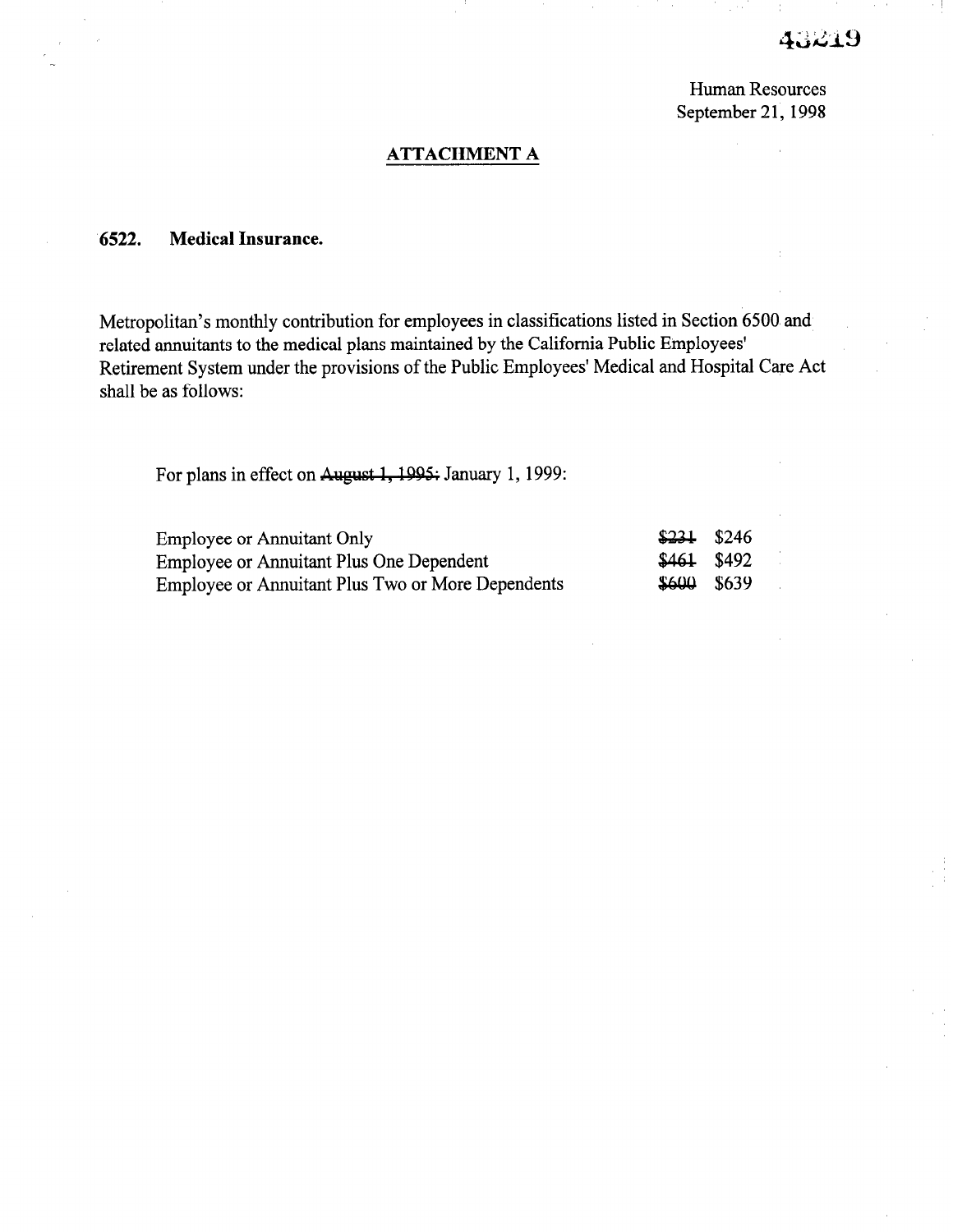# 3219

Human Resources September 21, 1998

#### ATTACHMENT B

### 6522. Medical Insurance.

Metropolitan's monthly contribution for employees in classifications listed in Section 6500 and related annuitants to the medical plans maintained by the California Public Employees' Retirement System under the provisions of the Public Employees' Medical and Hospital Care Act shall be as follows:

For plans in effect on January 1, 1999:

| <b>Employee or Annuitant Only</b>                 | \$246 |
|---------------------------------------------------|-------|
| Employee or Annuitant Plus One Dependent          | \$492 |
| Employee or Annuitant Plus Two or More Dependents | \$639 |